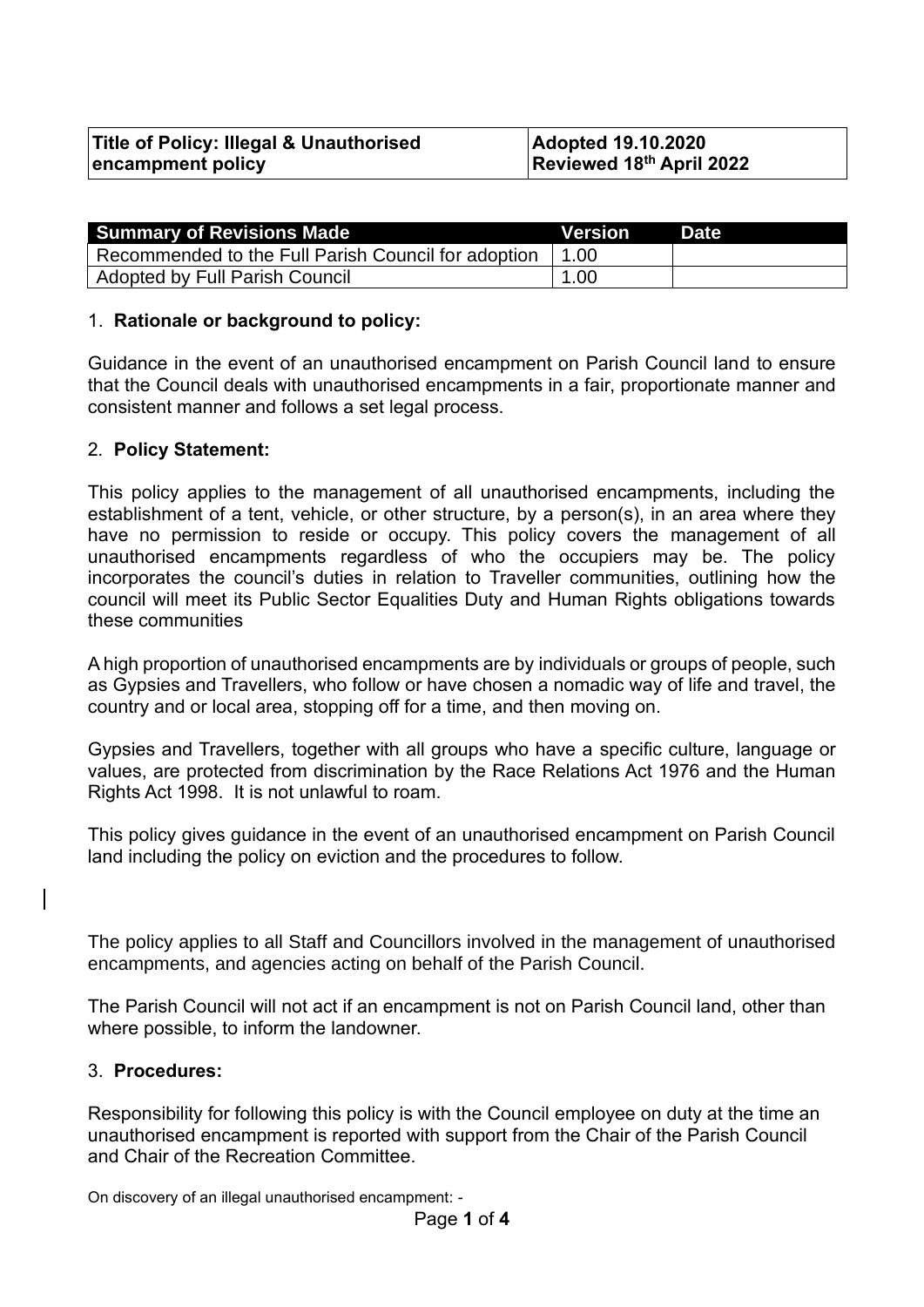- 1) The encampment details are to be communicated to those person detailed on the Unauthorised encampment contact/Process List on page 4 of this document
- 2) An initial visit to the encampment will take place within 12 hours of it being notified to the Parish Office by the Parish Council.
- 3) Where considered safe to do so. details will be noted of all Trailers (Caravans), and vehicles on the area, and will log an exact location. The Clerk will try to establish dialogue and ascertain proposed length of stay.

Due to the nature and speed at which actions unfold, liaison with the Full Parish Council is not always possible.

## **Operation Procedure in respect of eviction of an unauthorised encampment**

- 1) The Clerk will liaise with the police requesting action to be taken under section 61 of the Criminal Justice Act and Public Order Act 1994<sup>1</sup>
- 2) If the police are not able to assist, the Clerk will issue written notice requesting the unauthorised persons to leave by a specified date and time. The Clerk will request the police to be present when the notice is served. Sample letter on page
- 3) . If serving a letter proves to be unsuccessful, the use of a private bailiff is our only option.

# **Unauthorised encampment contact/Process List**

- 1. Assess site once we know they have arrived, where safe to do so. Take records of vehicles there and registration numbers.
- 2. Notify and seek advice from Staffordshire Moorlands District Council Traveller Liaison Officer.
- 3. Advise the following people
	- **a. Parish Councillors**
	- **b. E-mail District Councillors**
	- **c. Police** 101 ask for Duty Sergeant covering Forsbrook
	- **d. Community Safety** SMDC
	- **e. Communications** Update Parish FB and turn the facility for comments off
	- **f. Blythe and Forsbrook the place we live Residents page – Post by the Clerk, turning off commenting on the post.**
- 4. If the police are unable to act, the Clerk will need to create a notice to be served (must visit the site and travel in two's) and ask the Police to attend.

<sup>&</sup>lt;sup>1</sup> Department or Communities and Local Government, Home Office, Ministry of Justice Dealing with illegal and unauthorised encampments, summary of powers available. March 2015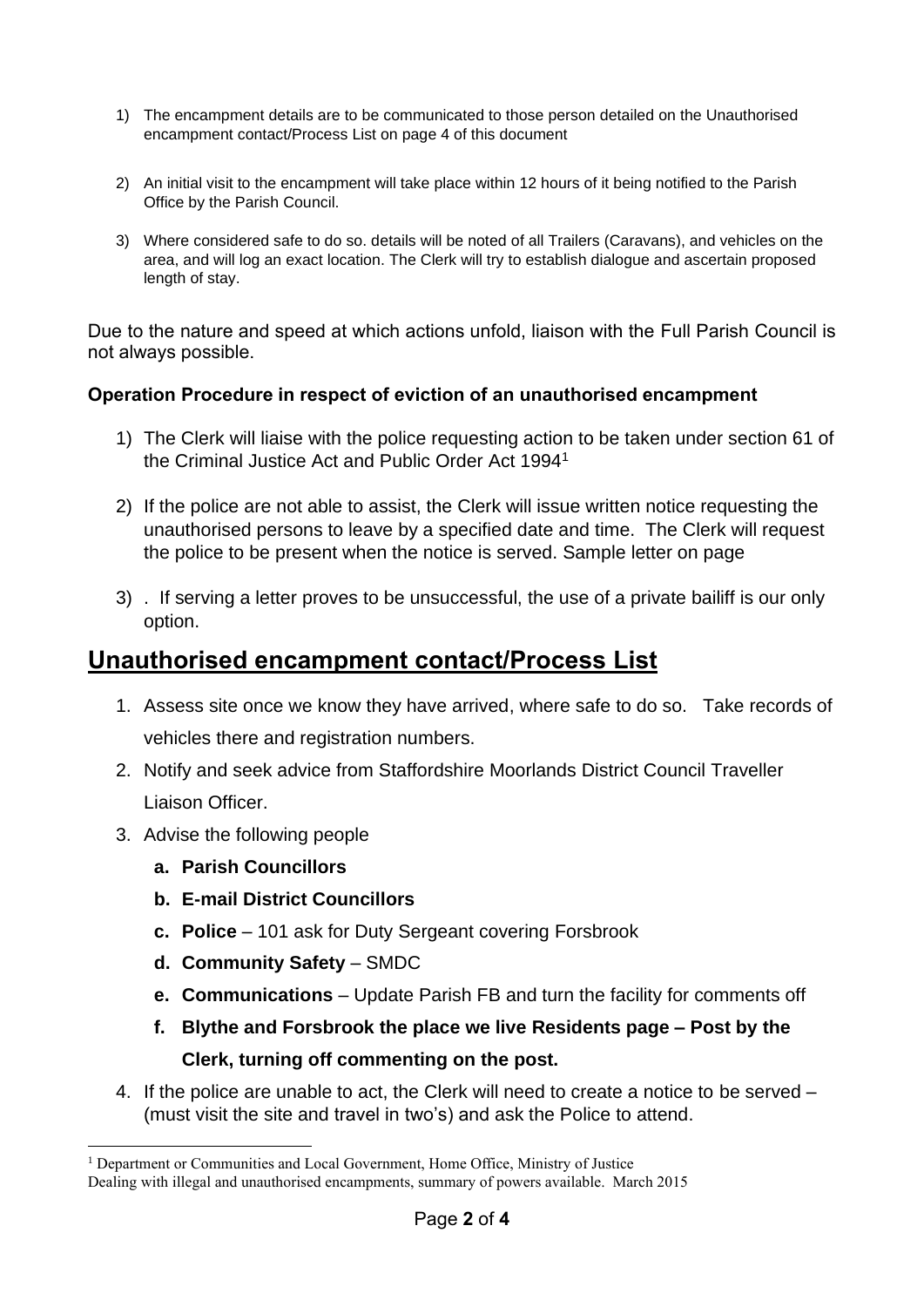# **The encampment will be given 12 hours to disband.**

- 5. Each caravan / vehicle / Tent to be visited, served notice and adults spoken to. Notice letter to be put onto each vehicle. See page 6 for sample notice.
- 6. Obtain quotes from Bailiff to enforce served notice if the group does not disband.

## **Financial implications**

The Council has no budget for bailiff services in the event of any unauthorised encampment. This policy gives delegate authority to the Clerk to spend a maximum of £3,000, in consultation with the Chairman in the event of requiring having the services of a bailiff.

Bailiffs charge approx. £675 for the first hour and £225 per hour thereafter. If they need a tow truck this will also be extra.

Costs to be communicated to the Full Parish Council at the earliest opportunity and ratified at the next Parish Council meeting.

## NOTICE TO QUIT

## **Land at:**

On behalf of Forsbrook Common Parish Council, **I HEREBY GIVE YOU NOTICE**, that you are occupying the above land illegally without permission, licence or consent of **Forsbrook Common Parish Council.**

I therefore direct you to leave the above land and remove any vehicles and/or other property